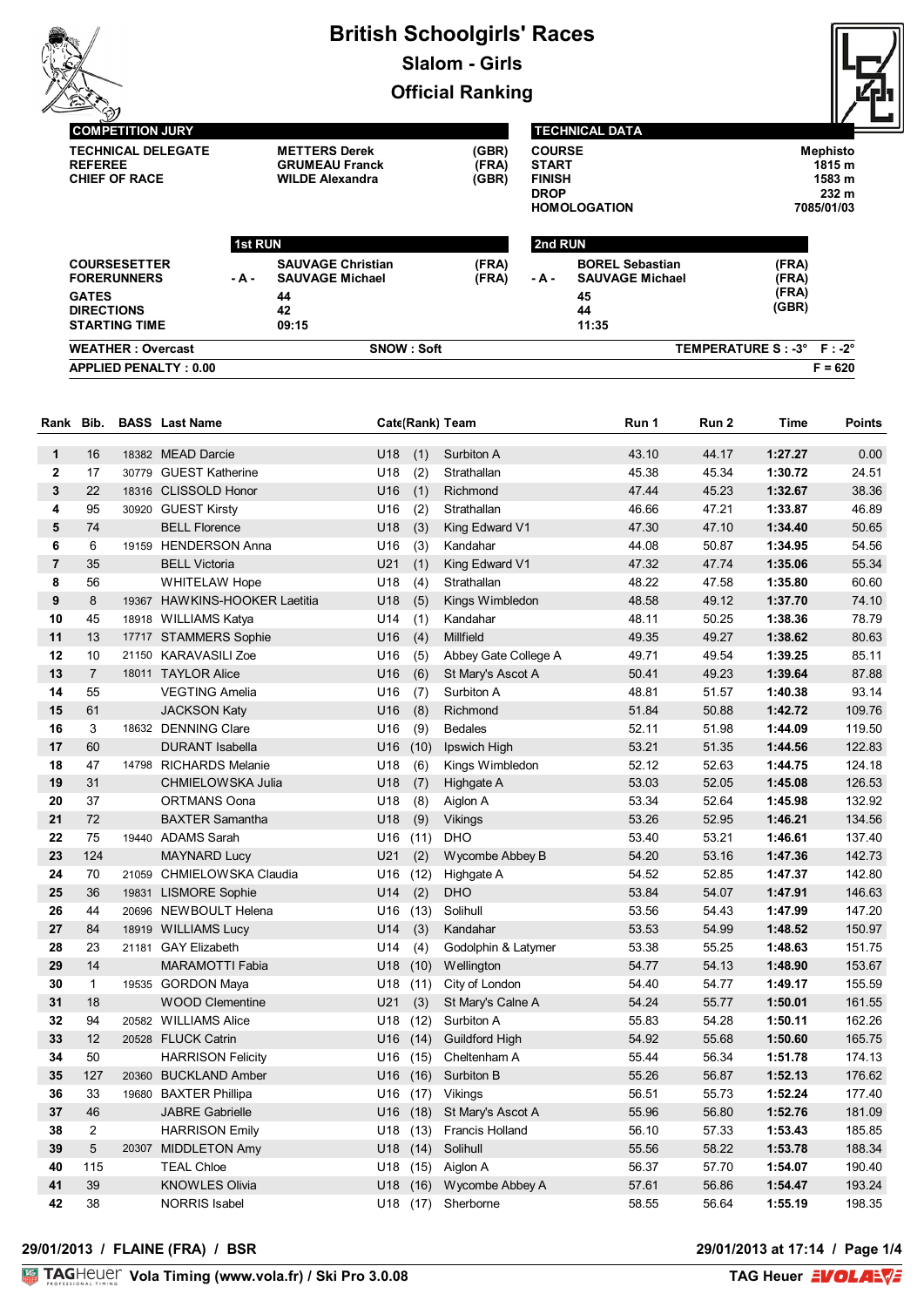# **British Schoolgirls' Races Slalom - Girls Official Ranking**

| Rank     | Bib.      |       | <b>BASS</b> Last Name                        |                   |              | Cate(Rank) Team                  | Run 1              | Run 2              | Time               | <b>Points</b>    |
|----------|-----------|-------|----------------------------------------------|-------------------|--------------|----------------------------------|--------------------|--------------------|--------------------|------------------|
| 42       | 19        |       | <b>HARTLEY Poppy</b>                         | $U18$ (17)        |              | <b>Bryanston</b>                 | 57.42              | 57.77              | 1:55.19            | 198.35           |
| 44       | 78        |       | <b>CLUTTON Evie</b>                          | U16               | (19)         | Wycombe Abbey A                  | 56.71              | 58.66              | 1:55.37            | 199.63           |
| 45       | 25        |       | <b>REID Emily</b>                            | U16               | (20)         | Heathfield A                     | 58.73              | 56.65              | 1:55.38            | 199.70           |
| 46       | 29        |       | <b>MONK Orlaith</b>                          | U16               | (21)         | Queens Chester                   | 58.29              | 57.47              | 1:55.76            | 202.40           |
| 47       | 48        |       | <b>GRACE Georgina</b>                        | U14               | (5)          | Snowsports                       | 57.35              | 58.52              | 1:55.87            | 203.19           |
| 48       | 110       |       | <b>RADFORD Lizzi</b>                         | U18               | (19)         | Lady Eleanor Holles A            | 58.17              | 57.74              | 1:55.91            | 203.47           |
| 49       | 57        |       | <b>WRIGHT Annabel</b>                        | U18               | (20)         | St Mary's Calne A                | 59.89              | 56.04              | 1:55.93            | 203.61           |
| 50       | 140       |       | 17488 KAHVE Lucy                             | U16               | (22)         | Surbiton B                       | 57.75              | 59.05              | 1:56.80            | 209.79           |
| 51       | 109       |       | <b>DOODY Olivia</b>                          | U16               | (23)         | Highgate A                       | 57.74              | 59.35              | 1:57.09            | 211.85           |
| 52       | 86        |       | <b>GUDELIS Hana</b>                          | U18               | (21)         | Kings Wimbledon                  | 57.68              | 59.46              | 1:57.14            | 212.21           |
| 53       | 71        |       | <b>HOPKINS POWELL Sacha</b>                  | U16               | (24)         | Lady Eleanor Holles A            | 58.82              | 58.88              | 1:57.70            | 216.19           |
| 54       | 88        |       | <b>PARKER Ellie</b>                          | U16               | (25)         | Abbey Gate College A             | 57.48              | 1:00.65            | 1:58.13            | 219.24           |
| 55       | 128       |       | <b>BELL Sophie</b>                           | U14               | (6)          | Abbey Gate College B             | 59.24              | 59.11              | 1:58.35            | 220.80           |
| 56       | 100       |       | <b>BURROWS Chloe</b>                         | U16               | (26)         | Richmond                         | 57.35              | 1:01.02            | 1:58.37            | 220.95           |
| 57       | 62        |       | <b>JONES Olivia</b>                          | U16               | (27)         | Godolphin & Latymer              | 58.13              | 1:00.31            | 1:58.44            | 221.44           |
| 58       | 4         |       | <b>VULLIAMY-TAYLOR Coco</b>                  | U14               | (7)          | St Swithuns A                    | 1:00.03            | 58.54              | 1:58.57            | 222.37           |
| 59       | 26        | 21060 | <b>WOODBRIDGE Lily</b>                       | U14               | (8)          | Lambrook                         | 59.47              | 59.44              | 1:58.91            | 224.78           |
| 60       | 28        |       | POOLE Emma                                   | U16               | (28)         | Downe House A                    | 59.85              | 1:00.26            | 2:00.11            | 233.31           |
| 61<br>62 | 68<br>79  |       | <b>GRACE Serena</b><br><b>HOOPER Caitlin</b> | U14<br>U21        | (9)          | Queens Chester<br>City of London | 1:00.13<br>59.95   | 1:00.12<br>1:00.74 | 2:00.25<br>2:00.69 | 234.30<br>237.43 |
| 63       | 64        |       | <b>REDING-REUTER Farah</b>                   | U16               | (4)          | Heathfield A                     | 58.32              | 1:02.42            | 2:00.74            | 237.78           |
| 64       | 99        |       | <b>DURANT Antonia</b>                        | U14               | (29)<br>(10) | Ipswich High                     | 59.45              | 1:01.35            | 2:00.80            | 238.21           |
| 65       | 42        |       | <b>CLEVELY Montana</b>                       | U16               | (30)         | <b>Bedales</b>                   | 1:00.30            | 1:00.67            | 2:00.97            | 239.42           |
| 66       | 108       |       | <b>BEALBY Marina</b>                         | U16               | (31)         | <b>Tudor Hall</b>                | 59.62              | 1:01.59            | 2:01.21            | 241.12           |
| 67       | 53        |       | 21368 VESLEY Cordelia                        | U14               | (11)         | Wellington                       | 1:00.32            | 1:01.20            | 2:01.52            | 243.33           |
| 68       | 43        |       | <b>BAYLIS Alexandra</b>                      | U18               | (22)         | St Swithuns A                    | 58.99              | 1:02.74            | 2:01.73            | 244.82           |
| 69       | 137       |       | VELLACOTT Rosanna                            | U18               | (23)         | Wycombe Abbey B                  | 1:00.66            | 1:01.56            | 2:02.22            | 248.30           |
| 70       | 93        |       | <b>CRAGG Georgia</b>                         | U18               | (24)         | Reeds                            | 59.83              | 1:02.65            | 2:02.48            | 250.15           |
| 71       | 144       |       | <b>DOODY Grace</b>                           | U14               | (12)         | Highgate B                       | 1:00.82            | 1:01.76            | 2:02.58            | 250.86           |
| 71       | 121       |       | <b>AYTON Chloe</b>                           | U16               | (32)         | St Mary's Ascot B                | 1:00.42            | 1:02.16            | 2:02.58            | 250.86           |
| 73       | 123       |       | <b>MOULDING Isobel</b>                       | U16               | (33)         | Cheltenham B                     | 1:00.80            | 1:01.96            | 2:02.76            | 252.13           |
| 74       | 69        |       | <b>BARROW Alexa</b>                          | U16               |              | (34) Tudor Hall                  | 1:01.40            | 1:01.54            | 2:02.94            | 253.41           |
| 75       | 122       |       | <b>STEWART Charlotte</b>                     |                   | $U14$ (13)   | Woldingham B                     | 1:00.12            | 1:02.90            | 2:03.02            | 253.98           |
| 76       | 20        |       | <b>HYDE Katie</b>                            | U16               |              | (35) Woldingham A                | 1:00.80            | 1:02.35            | 2:03.15            | 254 91           |
| 77       | 118       |       | <b>BARBER Imogen</b>                         | U16               | (36)         | Highgate B                       | 1:01.13            | 1:02.17            | 2:03.30            | 255.97           |
| 78       | 89        |       | <b>PARKER Emily</b>                          |                   |              | U16 (37) Cheltenham A            | 1:00.69            | 1:02.64            | 2:03.33            | 256.18           |
| 79       | 130       |       | <b>HARRISON Natalie</b>                      |                   |              | U14 (14) St Swithuns B           | 1:01.84            | 1:01.50            | 2:03.34            | 256.26           |
| 80       | 67        |       | <b>HUTH Katarina</b>                         | $U16$ (38)        |              | Downe House A                    | 1:01.67            | 1:01.73            | 2:03.40            | 256.68           |
| 81       | 24        |       | <b>BELL Tara</b>                             | U16 (39)          |              | Kings Taunton                    | 1:01.85            | 1:01.67            | 2:03.52            | 257.53           |
| 82       | 125       |       | <b>BROMAGE</b> Iona                          | U16               | (40)         | St Mary's Calne B                | 1:01.09            | 1:02.85            | 2:03.94            | 260.52           |
| 83<br>84 | 119<br>40 |       | <b>JACKSON Molly</b><br><b>GORDON Ania</b>   | $U14$ (15)<br>U18 | (25)         | Lady Eleanor Holles B            | 1:02.01<br>1:00.74 | 1:01.96<br>1:03.33 | 2:03.97<br>2:04.07 | 260.73<br>261.44 |
| 85       | 11        |       | <b>LAWRENCE Annabel</b>                      | $U16$ (41)        |              | City of London<br>Cheltenham A   | 1:02.87            | 1:01.21            | 2:04.08            | 261.51           |
| 86       | 83        | 20781 | NEWBOULT Laura                               | U18               | (26)         | Solihull                         | 1:02.19            | 1:02.11            | 2:04.30            | 263.08           |
| 87       | 133       |       | LOHR Feyona                                  | U18               | (27)         | Aiglon B                         | 1:00.82            | 1:03.69            | 2:04.51            | 264.57           |
| 88       | 153       |       | 18056 YOUNG Ella                             | $U16$ (42)        |              | Surbiton B                       | 1:03.27            | 1:01.49            | 2:04.76            | 266.34           |
| 89       | 147       |       | SODI Isabella                                | U16               | (43)         | St Mary's Ascot B                | 1:02.77            | 1:02.18            | 2:04.95            | 267.69           |
| 90       | 90        |       | SEBO Samantha                                | U14 (16)          |              | <b>Guildford High</b>            | 1:01.42            | 1:03.57            | 2:04.99            | 267.98           |
| 91       | 111       |       | 21430 TAYLOR-SELT Molly                      | U18               | (28)         | Vikings                          | 1:02.95            | 1:02.13            | 2:05.08            | 268.62           |
| 92       | 30        |       | <b>LOMAS Emma</b>                            | U18               | (29)         | <b>Tudor Hall</b>                | 1:02.93            | 1:02.52            | 2:05.45            | 271.25           |
| 93       | 107       |       | <b>THOMPSON Alice</b>                        | U16               | (44)         | Queens Chester                   | 1:02.70            | 1:03.28            | 2:05.98            | 275.01           |
| 94       | 52        |       | SIDOROVA Alexandra                           | U16               | (45)         | Millfield                        | 1:03.22            | 1:03.48            | 2:06.70            | 280.13           |
| 95       | 105       |       | <b>KLEE Natalie</b>                          | U14 (17)          |              | Glenalmond                       | 1:02.81            | 1:03.97            | 2:06.78            | 280.69           |
| 96       | 113       |       | <b>KORSGEN Miriam</b>                        | U16               | (46)         | King Edward V1                   | 1:02.41            | 1:04.47            | 2:06.88            | 281.40           |
| 97       | 51        |       | <b>MELDRAM Lauren</b>                        | $U14$ (18)        |              | <b>Guildford High</b>            | 1:02.74            | 1:04.74            | 2:07.48            | 285.67           |
| 98       | 92        |       | CARR Georgia                                 | U16               | (47)         | Wellington                       | 1:02.57            | 1:04.93            | 2:07.50            | 285.81           |
| 99       | 21        |       | ROYAL Natasha                                | $U14$ (19)        |              | Ipswich High                     | 1:02.04            | 1:05.55            | 2:07.59            | 286.45           |
| 100      | 98        |       | KEIJER-PALAU Lucia                           |                   | U18 (30)     | Woldingham A                     | 1:03.59            | 1:05.55            | 2:09.14            | 297.46           |

# **29/01/2013 / FLAINE (FRA) / BSR 29/01/2013 at 17:14 / Page 2/4**

29/01/2013 at 17:14 / Page 2/4<br>TAG Heuer **EVOLARVE**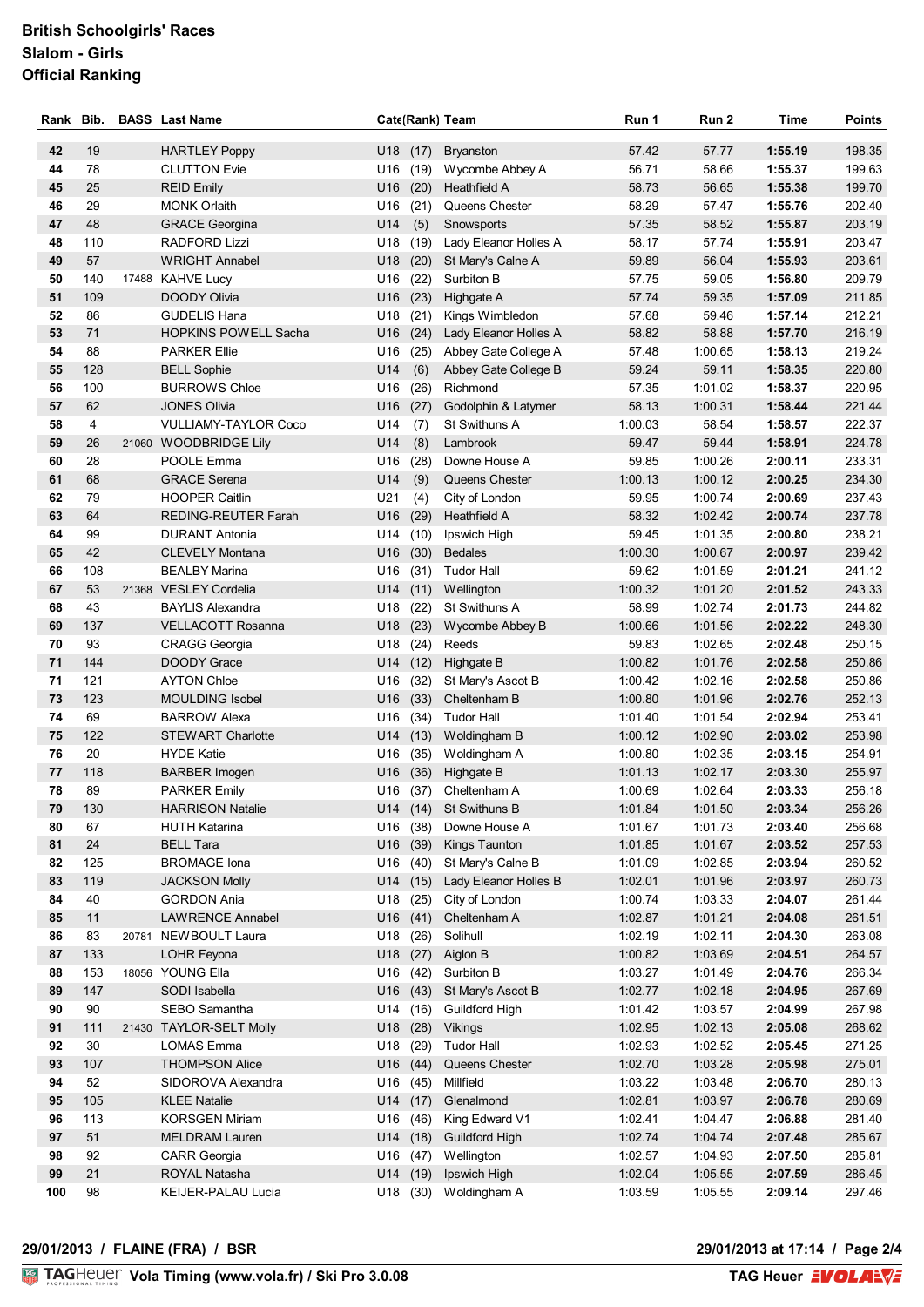## **British Schoolgirls' Races Slalom - Girls Official Ranking**

| Rank Bib. |     |       | <b>BASS</b> Last Name     | Cate(Rank) Team |      |                       | Run 1   | Run 2   | <b>Time</b> | <b>Points</b> |
|-----------|-----|-------|---------------------------|-----------------|------|-----------------------|---------|---------|-------------|---------------|
| 101       | 126 |       | <b>YUNG Catherine</b>     | U <sub>16</sub> | (48) | Downe House B         | 1:05.77 | 1:04.61 | 2:10.38     | 306.27        |
| 102       | 149 |       | <b>KLEIN Victoria</b>     | U <sub>16</sub> | (49) | Cheltenham B          | 1:04.32 | 1:06.60 | 2:10.92     | 310.11        |
| 103       | 139 |       | <b>KARY Lara</b>          | U14             | (20) | Downe House B         | 1:04.26 | 1:07.08 | 2:11.34     | 313.09        |
| 103       | 138 |       | <b>MARRIOTT Lily</b>      | U <sub>18</sub> | (31) | St Mary's Calne B     | 1:06.32 | 1:05.02 | 2:11.34     | 313.09        |
| 105       | 103 |       | <b>FABER-JOHNSON Lara</b> | U16             | (50) | Heathfield A          | 1:05.76 | 1:05.70 | 2:11.46     | 313.94        |
| 106       | 132 |       | <b>MANN</b> Isabelle      | U <sub>14</sub> | (21) | Lady Eleanor Holles B | 1:04.63 | 1:07.01 | 2:11.64     | 315.22        |
| 107       | 136 |       | <b>DUDLEY Annabel</b>     | U16             | (51) | Cheltenham B          | 1:05.49 | 1:06.26 | 2:11.75     | 316.00        |
| 108       | 114 | 20800 | <b>DALE Safia</b>         | U <sub>14</sub> | (22) | <b>DHO</b>            | 1:06.76 | 1:05.00 | 2:11.76     | 316.07        |
| 109       | 87  |       | <b>PARKER Gariella</b>    | U14             | (23) | Snowsports            | 1:06.10 | 1:05.80 | 2:11.90     | 317.07        |
| 110       | 152 |       | <b>ARCHAMBEAU Alix</b>    | U <sub>14</sub> | (24) | Downe House B         | 1:05.33 | 1:06.62 | 2:11.95     | 317.42        |
| 111       | 106 |       | <b>ROBERTSON Araminta</b> | U <sub>16</sub> | (52) | Downe House A         | 1:04.58 | 1:08.15 | 2:12.73     | 322.97        |
| 112       | 156 |       | <b>HARRISON Emma</b>      | U16             | (53) | St Swithuns B         | 1:05.92 | 1:06.92 | 2:12.84     | 323.75        |
| 113       | 49  |       | <b>BELL Christie</b>      | U <sub>18</sub> | (32) | Abbey Gate College A  | 1:04.55 | 1:08.59 | 2:13.14     | 325.88        |
| 114       | 59  |       | <b>DAVIES Charlotte</b>   | U16             | (54) | Woldingham A          | 1:07.61 | 1:05.69 | 2:13.30     | 327.02        |
| 115       | 97  |       | <b>BOOTHRIGHT Annabel</b> | U16             | (55) | <b>Bryanston</b>      | 1:06.62 | 1:07.02 | 2:13.64     | 329.43        |
| 116       | 129 |       | <b>LUMLEY Thea</b>        | U16             | (56) | Heathfield B          | 1:06.48 | 1:07.90 | 2:14.38     | 334.69        |
| 117       | 81  |       | GOODFELLOW Jemima         | U14             | (25) | <b>Bedales</b>        | 1:06.78 | 1:07.81 | 2:14.59     | 336.18        |
| 118       | 143 |       | <b>BAYLIS Georgina</b>    | U16             | (57) | St Swithuns B         | 1:07.23 | 1:07.37 | 2:14.60     | 336.25        |
| 119       | 65  |       | <b>HORGAN Annabelle</b>   | U14             | (26) | Lambrook              | 1:06.49 | 1:08.13 | 2:14.62     | 336.39        |
| 120       | 131 |       | <b>HUGHES Estella</b>     | U <sub>16</sub> | (58) | Highgate B            | 1:07.16 | 1:07.78 | 2:14.94     | 338.67        |
| 121       | 73  |       | <b>MORLEY Trix</b>        | U14             | (27) | St Leonards Mayfield  | 1:06.99 | 1:09.05 | 2:16.04     | 346.48        |
| 122       | 155 |       | SHEPHERD Emily            | U <sub>16</sub> | (59) | Heathfield B          | 1:08.18 | 1:08.12 | 2:16.30     | 348.33        |
| 122       | 141 |       | <b>REID Olivia</b>        | U16             | (59) | Abbey Gate College B  | 1:06.81 | 1:09.49 | 2:16.30     | 348.33        |
| 124       | 151 |       | GIDDINS Imogen            | U <sub>18</sub> | (33) | St Mary's Calne B     | 1:07.99 | 1:08.50 | 2:16.49     | 349.68        |
| 125       | 150 |       | <b>FULFORD Annabelle</b>  | U16             | (61) | Wycombe Abbey B       | 1:14.66 | 1:02.16 | 2:16.82     | 352.02        |
| 126       | 77  |       | <b>MACDONALD Holly</b>    | U18             | (34) | Sherborne             | 1:08.56 | 1:08.64 | 2:17.20     | 354.72        |
| 127       | 58  |       | <b>BEDDALL Kristina</b>   | U16             | (62) | <b>Bryanston</b>      | 1:09.38 | 1:09.42 | 2:18.80     | 366.09        |
| 128       | 104 |       | LIEBENBERG Emma           | U14             | (28) | Lambrook              | 1:09.66 | 1:10.46 | 2:20.12     | 375.47        |
| 129       | 112 |       | <b>EDWARDS Georgia</b>    | U16             | (63) | St Leonards Mayfield  | 1:10.93 | 1:13.13 | 2:24.06     | 403.46        |
| 130       | 135 |       | McKEY Lydia               | U14             | (29) | Woldingham B          | 1:17.95 | 1:08.84 | 2:26.79     | 422.85        |
| 131       | 116 |       | <b>MANNERS Laura</b>      | U18             | (35) | Sherborne             | 1:13.12 | 1:13.78 | 2:26.90     | 423.63        |
| 132       | 63  |       | <b>McLEAN Ellie</b>       | U18             | (36) | Kings Taunton         | 1:17.14 | 1:10.41 | 2:27.55     | 428.25        |
| 133       | 34  |       | <b>BERAUD Charlotte</b>   | U <sub>16</sub> | (64) | St Leonards Mayfield  | 1:13.90 | 1:15.01 | 2:28.91     | 437.91        |
| 134       | 102 |       | <b>BROSIG Linda</b>       | U18             | (37) | Kings Taunton         | 1:17.41 | 1:13.11 | 2:30.52     | 449.35        |
| 135       | 82  |       | <b>COLE Hannah</b>        | U <sub>16</sub> | (65) | <b>St Swithuns A</b>  | 1:42.95 | 1:06.37 | 2:49.32     | 582.92        |
| 136       | 154 |       | MILLARD-SMITH Kim         | U14             | (30) | Abbey Gate College B  | 1:35.24 | 1:50.52 | 3:25.76     | 841.80        |

## **Did Not Start - Run 1 (4)**

| 27  | ANDERSON Phoebe          | U18             | Glenalmond      |
|-----|--------------------------|-----------------|-----------------|
| 41  | <b>HARRISON Beatrice</b> | U <sub>16</sub> | Francis Holland |
| 91  | SIMONS Amanda            | U <sub>16</sub> | Millfield       |
| 120 | EFENDIEVA-YAMMIN Elsa    | U16             | Aiglon B        |

## **Did Not Finish - Run 1 (6)**

| 9   | <b>PRICE Lucy</b>          | U14             | Snowsports             | 1:02.72 |
|-----|----------------------------|-----------------|------------------------|---------|
| 76  | <b>HAROLD Lucy</b>         | U21             | Aiglon A               |         |
| 80  | <b>ACQUISTAPACE Sophia</b> | U <sub>18</sub> | <b>Francis Holland</b> |         |
| 96  | <b>CAIN Florence</b>       | U21             | St Mary's Calne A      |         |
| 146 | <b>REINHARDT Angelika</b>  | U <sub>16</sub> | Aiglon B               | 1:07.46 |
| 148 | CONWAY Anna                | U16             | Woldingham B           | 1:08.04 |

### **Disqualified - Run 1 (4)**

| 66  | REBOLL MORON Marta | U16 | Glenalmond            | 1:09.31 | Gate 23 |
|-----|--------------------|-----|-----------------------|---------|---------|
| 117 | WICKES Aimee       | U18 | Wycombe Abbey A       |         | Gate 38 |
| 142 | CAVE Daisy         | U16 | Heathfield B          | 1:07.09 | Gate 38 |
| 145 | HARNAY Eleanor     | U16 | Ladv Eleanor Holles B | 1:10.20 | Gate 38 |

#### **29/01/2013 / FLAINE (FRA) / BSR 29/01/2013 at 17:14 / Page 3/4**